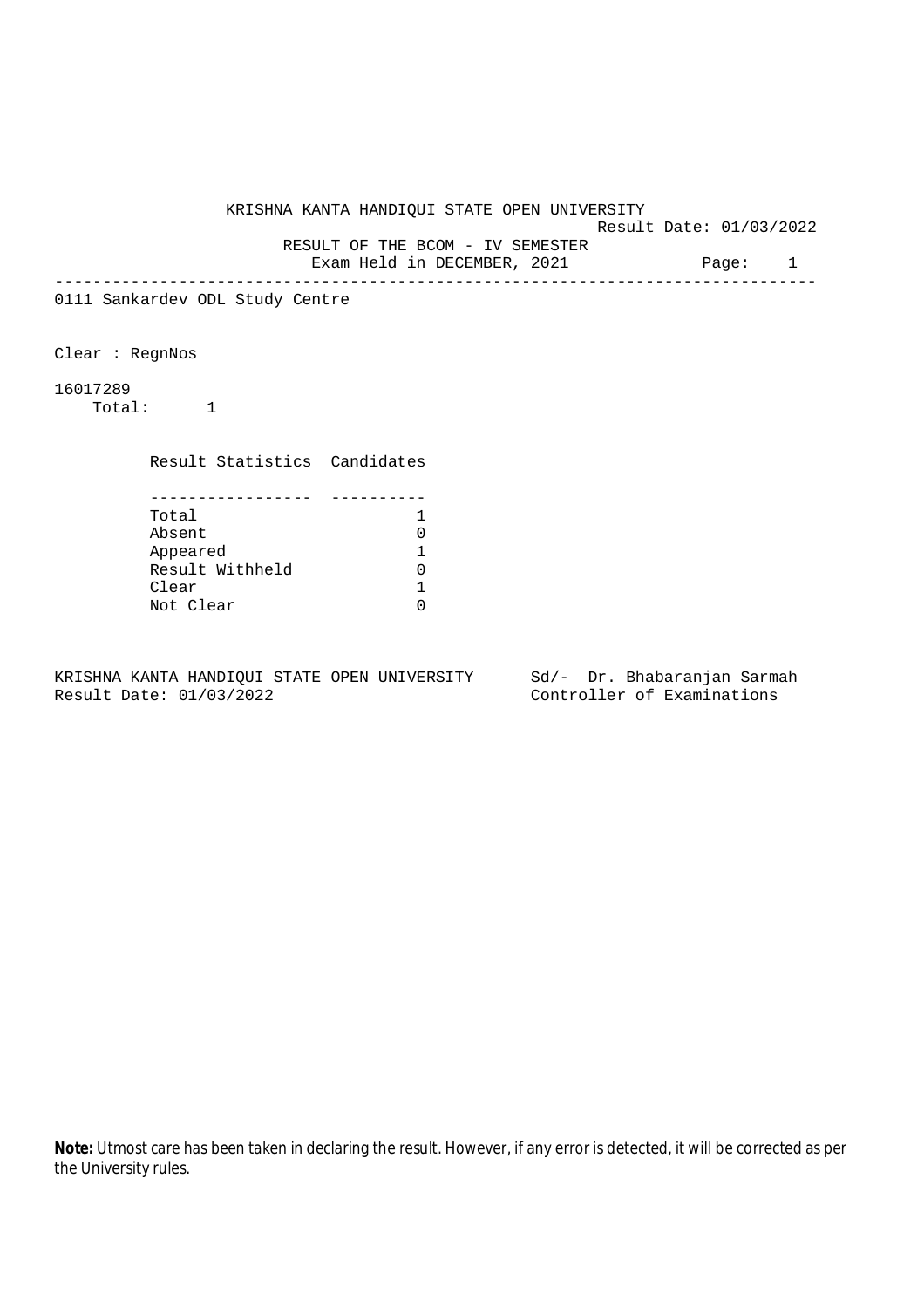Result Date: 01/03/2022

RESULT OF THE BCOM - IV SEMESTER

Exam Held in DECEMBER, 2021 Page: 2 --------------------------------------------------------------------------------

0116 Howly Junior College, Howly

Clear : RegnNos

## 14040846

Total: 1

Result Statistics Candidates

| Total           |  |
|-----------------|--|
| Absent          |  |
| Appeared        |  |
| Result Withheld |  |
| Clear           |  |
| Not Clear       |  |

KRISHNA KANTA HANDIQUI STATE OPEN UNIVERSITY Sd/- Dr. Bhabaranjan Sarmah Result Date: 01/03/2022 Controller of Examinations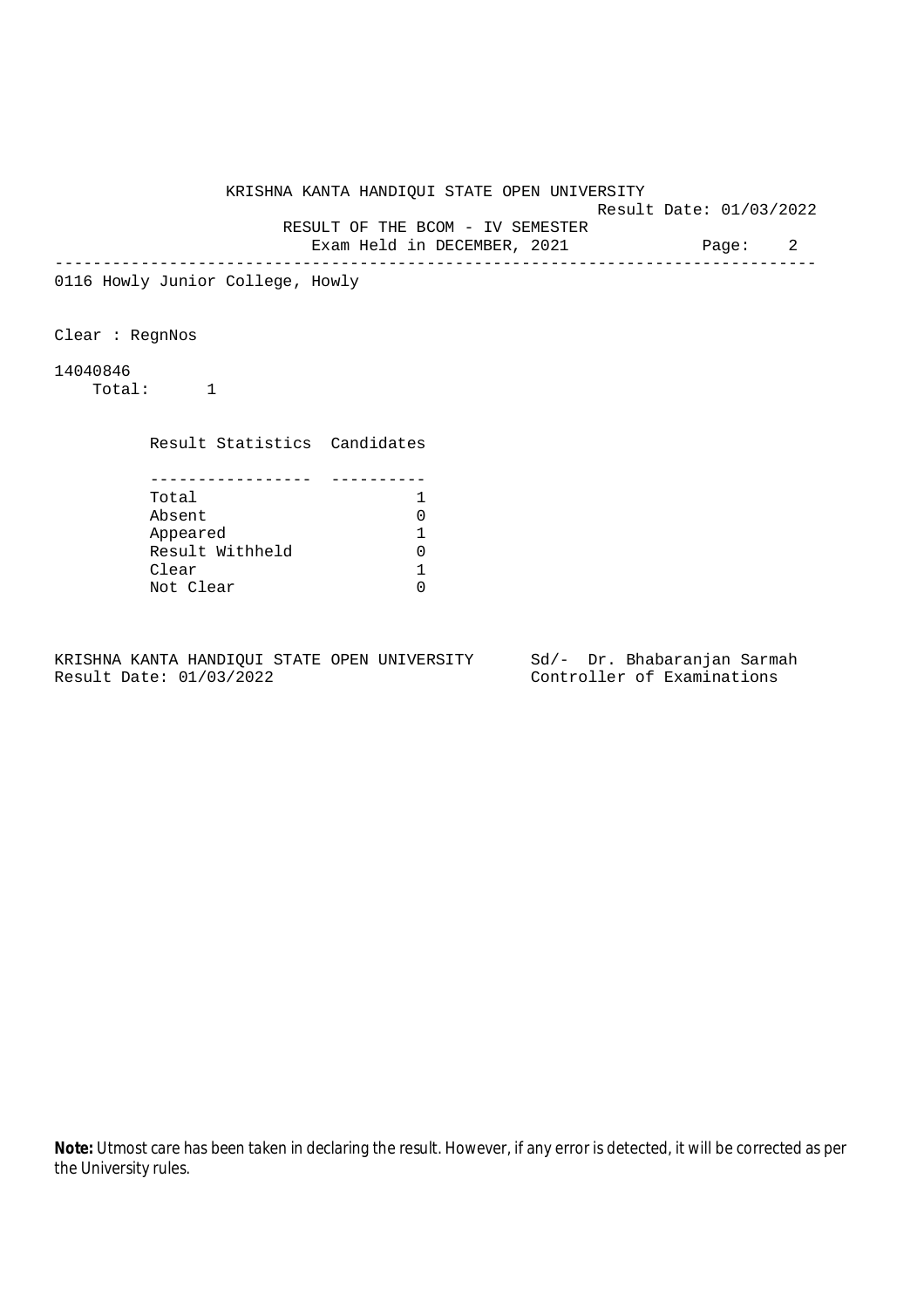Result Date: 01/03/2022 RESULT OF THE BCOM - IV SEMESTER

Exam Held in DECEMBER, 2021 Page: 3

--------------------------------------------------------------------------------

0401 Cachar College

Clear : RegnNos

16017311

Total: 1

Result Statistics Candidates

| Total           |  |
|-----------------|--|
| Absent          |  |
| Appeared        |  |
| Result Withheld |  |
| Clear           |  |
| Not Clear       |  |

KRISHNA KANTA HANDIQUI STATE OPEN UNIVERSITY Sd/- Dr. Bhabaranjan Sarmah Result Date: 01/03/2022 Controller of Examinations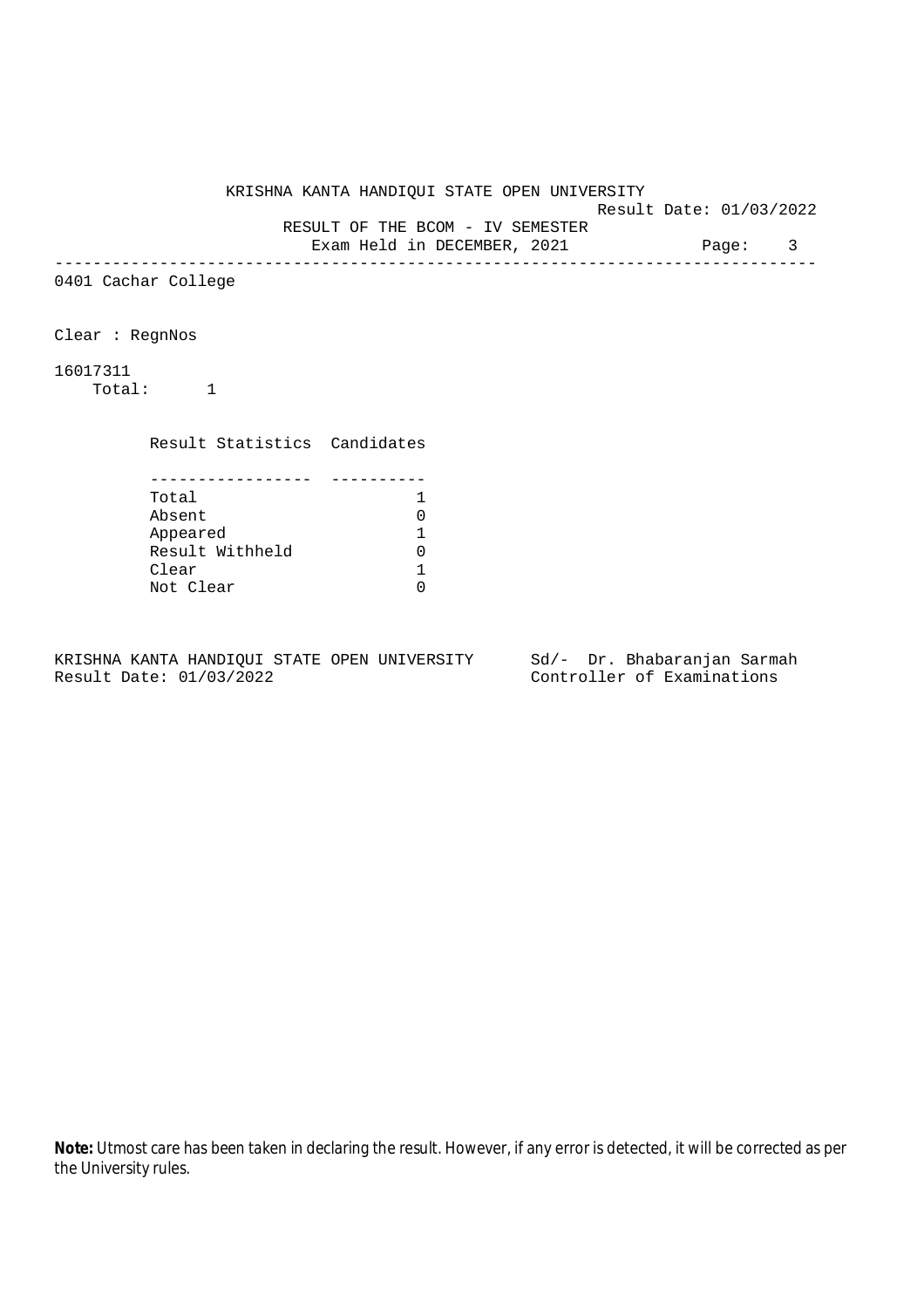Result Date: 01/03/2022

RESULT OF THE BCOM - IV SEMESTER

Exam Held in DECEMBER, 2021 Page: 4 --------------------------------------------------------------------------------

0411 Katigorah Jr. College,

Not Clear : RegnNos

16017341

Total: 1

Result Statistics Candidates

| Total           |  |
|-----------------|--|
| Absent          |  |
| Appeared        |  |
| Result Withheld |  |
| Clear           |  |
| Not Clear       |  |

KRISHNA KANTA HANDIQUI STATE OPEN UNIVERSITY Sd/- Dr. Bhabaranjan Sarmah Result Date: 01/03/2022 Controller of Examinations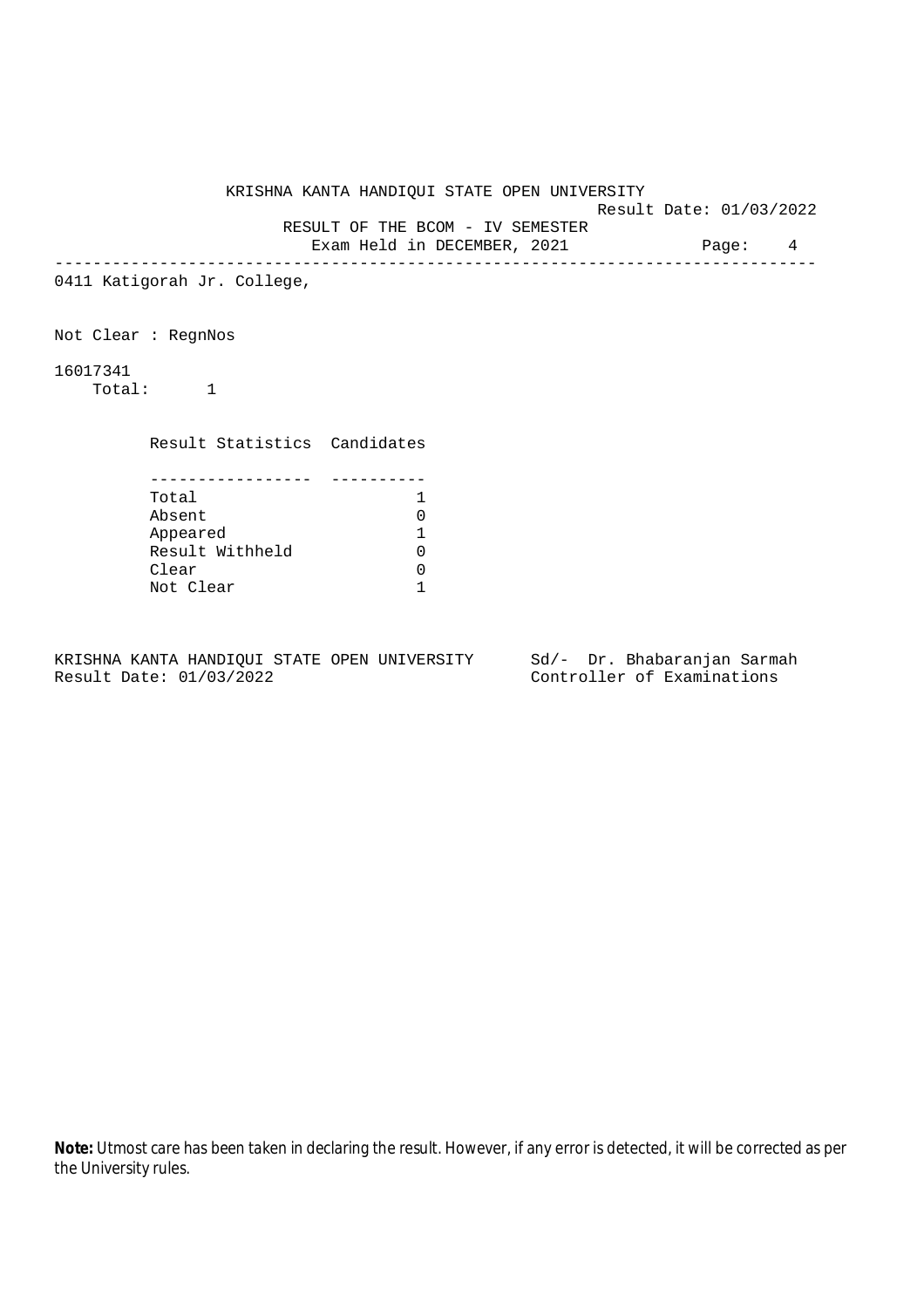Result Date: 01/03/2022

 RESULT OF THE BCOM - IV SEMESTER Exam Held in DECEMBER, 2021 Page: 5

--------------------------------------------------------------------------------

1105 J. D. S. G. College, Bokakhat

Clear : RegnNos

16017376

Total: 1

Result Statistics Candidates

| Total           |  |
|-----------------|--|
| Absent          |  |
| Appeared        |  |
| Result Withheld |  |
| Clear           |  |
| Not Clear       |  |

KRISHNA KANTA HANDIQUI STATE OPEN UNIVERSITY Sd/- Dr. Bhabaranjan Sarmah Result Date: 01/03/2022 Controller of Examinations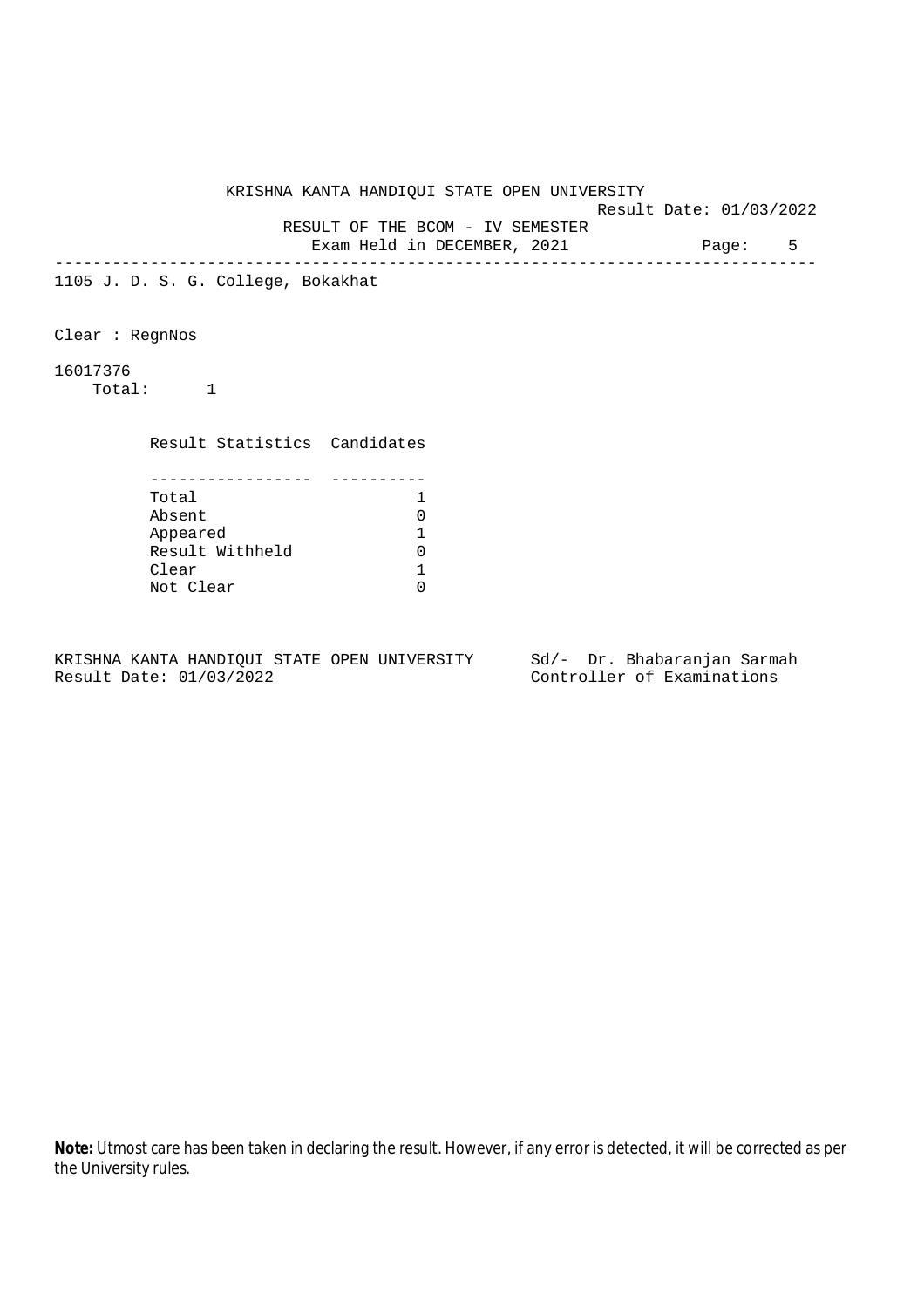Result Date: 01/03/2022

 RESULT OF THE BCOM - IV SEMESTER Exam Held in DECEMBER, 2021 Page: 6

--------------------------------------------------------------------------------

1308 Dr. Nabin Bardoloi College, Na-Ali

Clear : RegnNos

16017442

Total: 1

Result Statistics Candidates

| Total           |  |
|-----------------|--|
| Absent          |  |
| Appeared        |  |
| Result Withheld |  |
| Clear           |  |
| Not Clear       |  |

KRISHNA KANTA HANDIQUI STATE OPEN UNIVERSITY Sd/- Dr. Bhabaranjan Sarmah Result Date: 01/03/2022 Controller of Examinations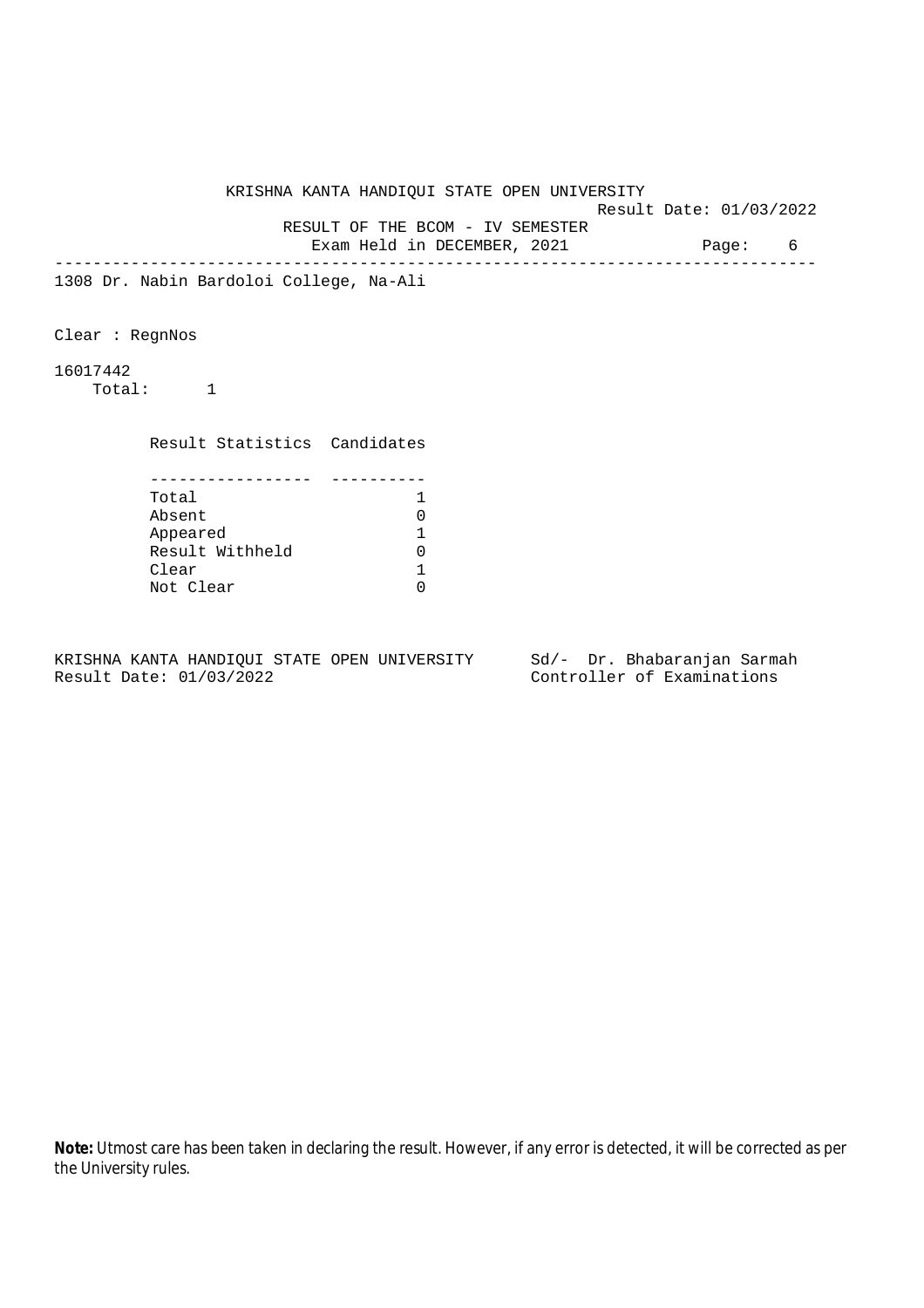Result Date: 01/03/2022

RESULT OF THE BCOM - IV SEMESTER

Exam Held in DECEMBER, 2021 Page: 7 --------------------------------------------------------------------------------

1504 Darwin School of Correspondence

Not Clear : RegnNos

16025717

Total: 1

Result Statistics Candidates

| Total           |  |
|-----------------|--|
| Absent          |  |
| Appeared        |  |
| Result Withheld |  |
| Clear           |  |
| Not Clear       |  |

KRISHNA KANTA HANDIQUI STATE OPEN UNIVERSITY Sd/- Dr. Bhabaranjan Sarmah Result Date: 01/03/2022 Controller of Examinations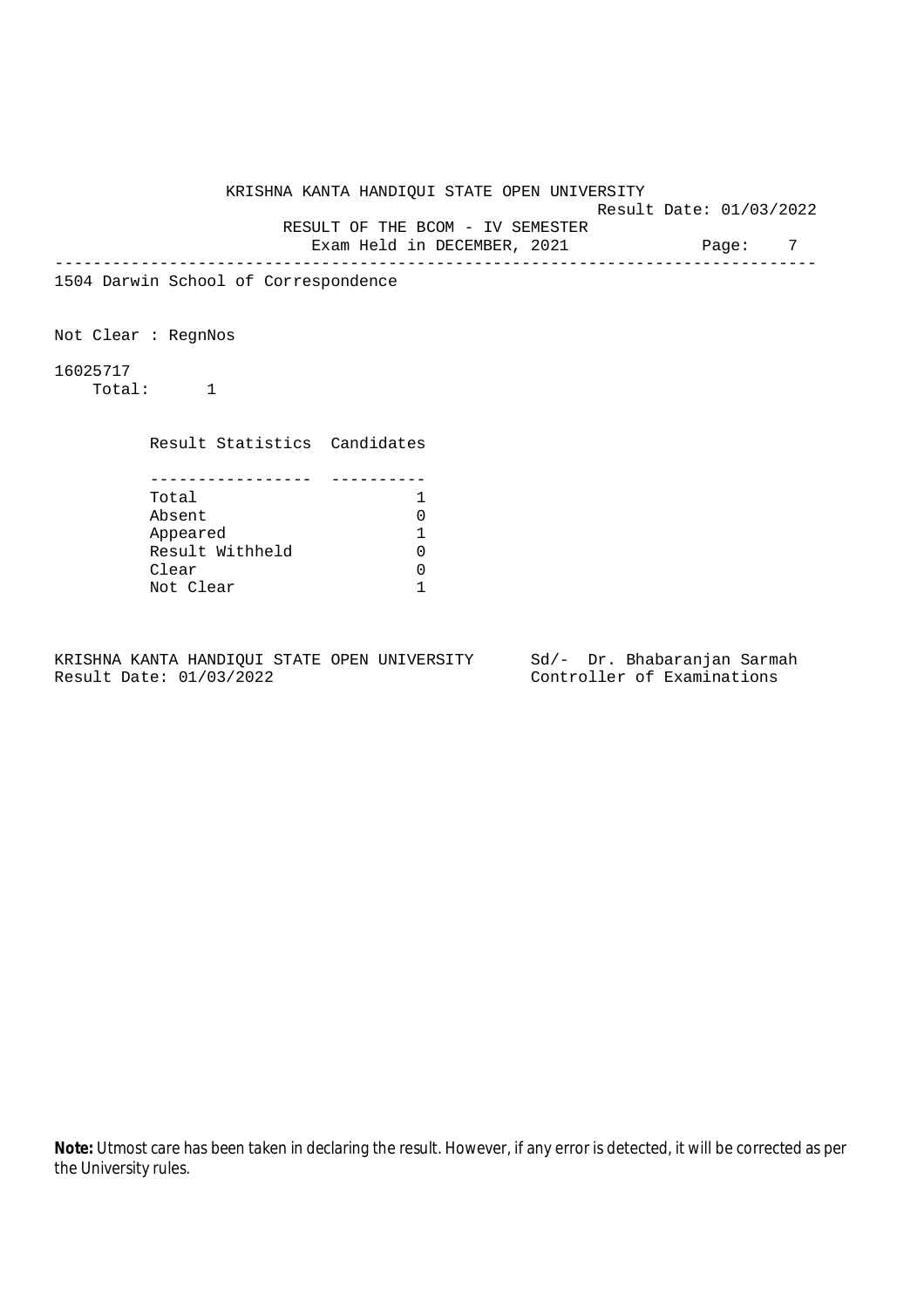Result Date: 01/03/2022

 RESULT OF THE BCOM - IV SEMESTER Exam Held in DECEMBER, 2021 Page: 8

--------------------------------------------------------------------------------

1521 Karmashree Hiteswar Saikia College

Clear : RegnNos

14032947

Total: 1

Result Statistics Candidates

| Total           |  |
|-----------------|--|
| Absent          |  |
| Appeared        |  |
| Result Withheld |  |
| Clear           |  |
| Not Clear       |  |

KRISHNA KANTA HANDIQUI STATE OPEN UNIVERSITY Sd/- Dr. Bhabaranjan Sarmah Result Date: 01/03/2022 Controller of Examinations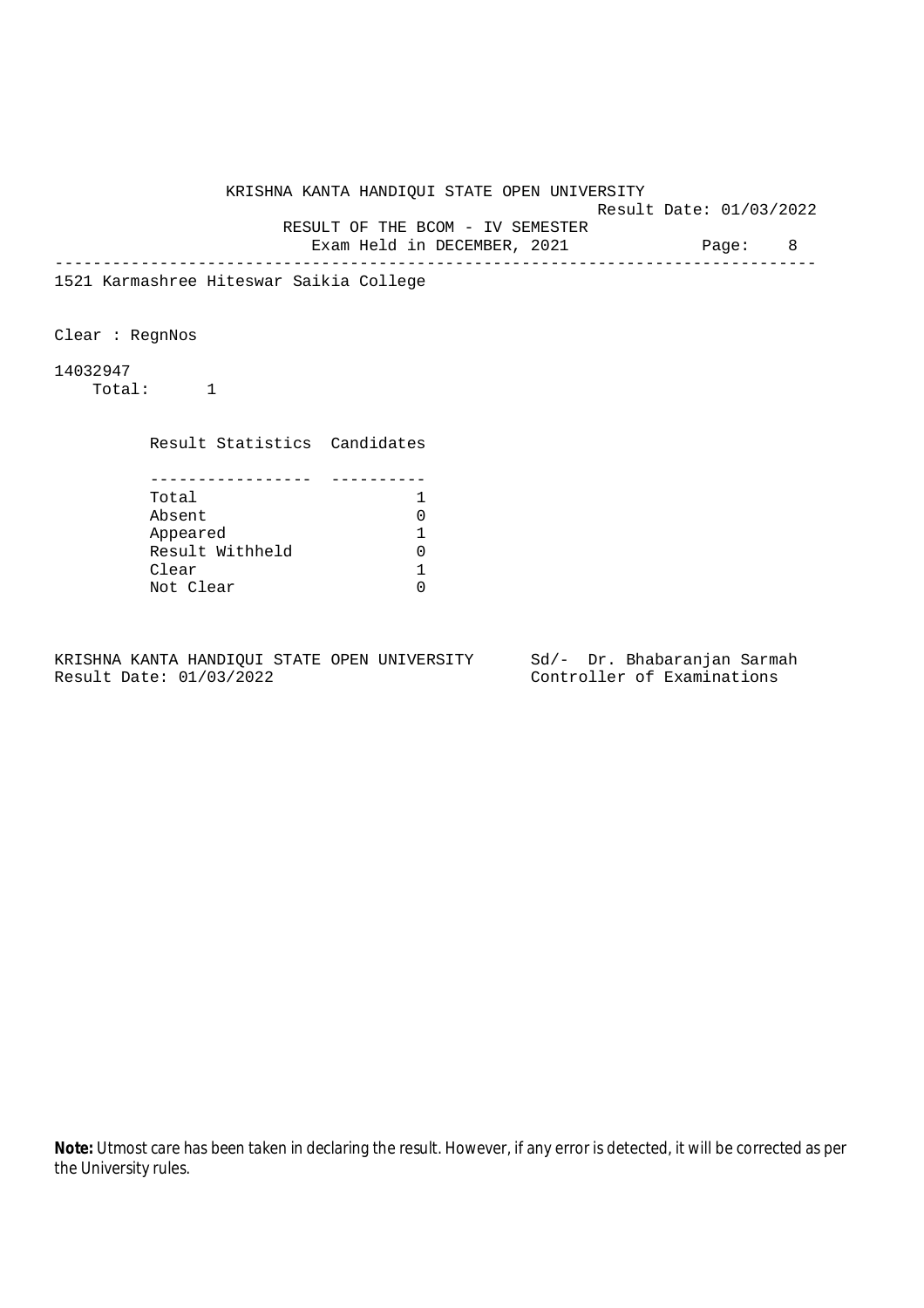Result Date: 01/03/2022

RESULT OF THE BCOM - IV SEMESTER

Exam Held in DECEMBER, 2021 Page: 9 --------------------------------------------------------------------------------

1529 GATE Institute

Clear : RegnNos

## 15020995

Total: 1

Result Statistics Candidates

| Total           |  |
|-----------------|--|
| Absent          |  |
| Appeared        |  |
| Result Withheld |  |
| Clear           |  |
| Not Clear       |  |

KRISHNA KANTA HANDIQUI STATE OPEN UNIVERSITY Sd/- Dr. Bhabaranjan Sarmah Result Date: 01/03/2022 Controller of Examinations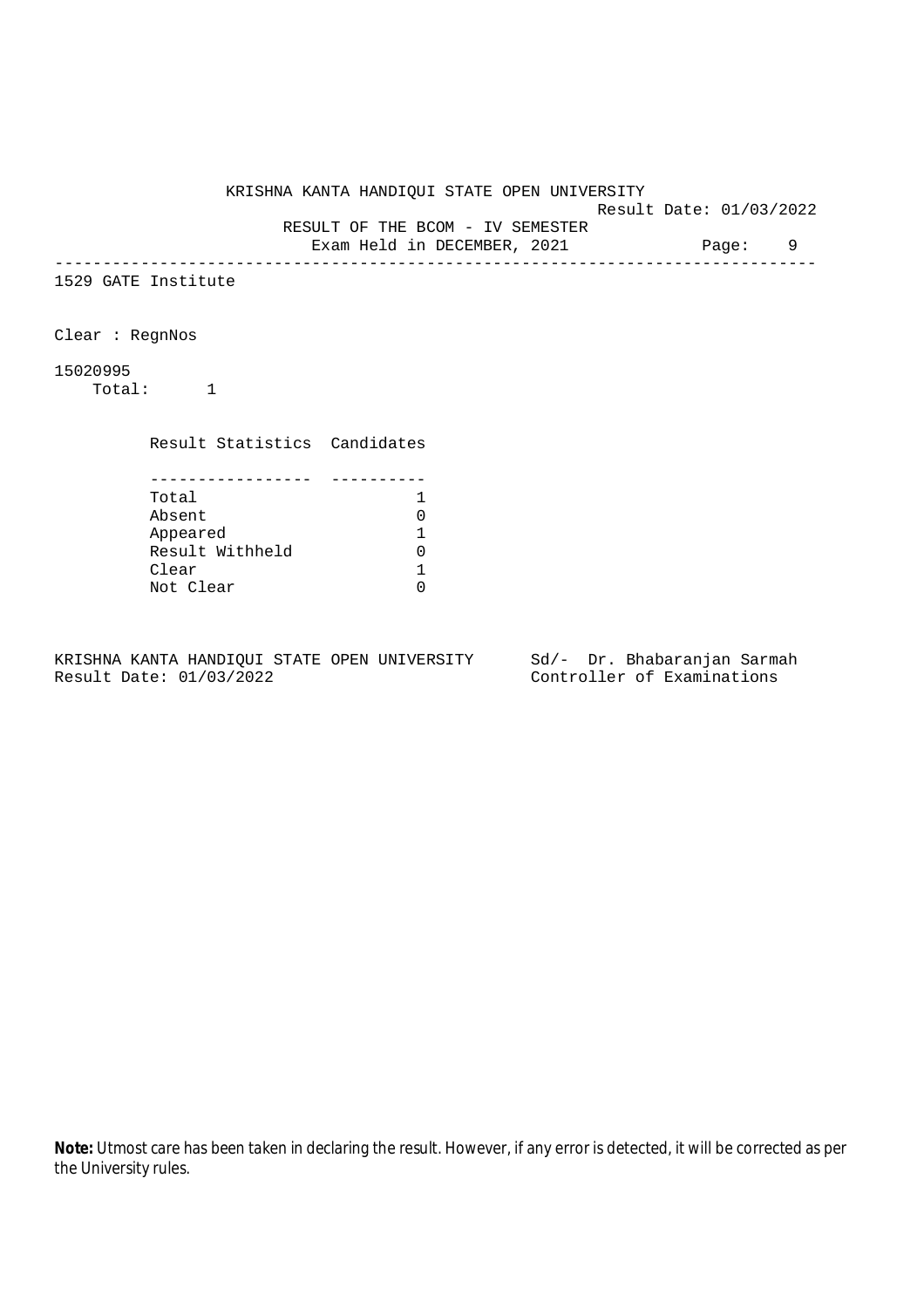Result Date: 01/03/2022

RESULT OF THE BCOM - IV SEMESTER

Exam Held in DECEMBER, 2021 Page: 10 --------------------------------------------------------------------------------

1534 Paschim Guwahati Mahavidyalaya

Not Clear : RegnNos

16017533

Total: 1

Result Statistics Candidates

| Total           |  |
|-----------------|--|
| Absent          |  |
| Appeared        |  |
| Result Withheld |  |
| Clear           |  |
| Not Clear       |  |

KRISHNA KANTA HANDIQUI STATE OPEN UNIVERSITY Sd/- Dr. Bhabaranjan Sarmah Result Date: 01/03/2022 Controller of Examinations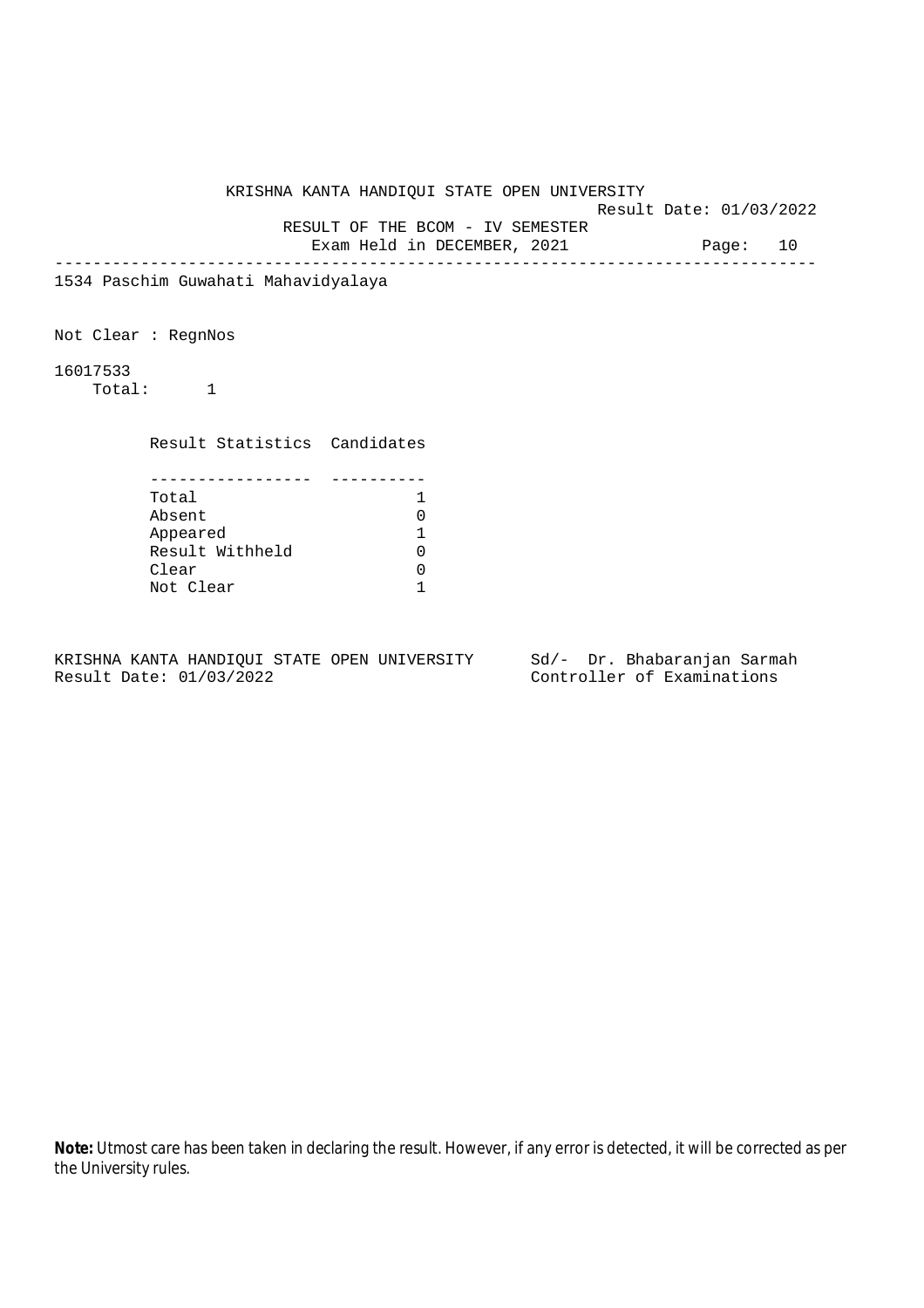KRISHNA KANTA HANDIQUI STATE OPEN UNIVERSITY Result Date: 01/03/2022 RESULT OF THE BCOM - IV SEMESTER Exam Held in DECEMBER, 2021 Page: 11 -------------------------------------------------------------------------------- 1701 Ramkrishna Nagar College, Karimganj Clear : RegnNos 15021033 Total: 1 Result Statistics Candidates ----------------- ---------- Total 1 Absent 0 Appeared 1<br>Result Withheld 1 Result Withheld 0<br>Clear 1 Clear 1<br>Not Clear 1 Not Clear

KRISHNA KANTA HANDIQUI STATE OPEN UNIVERSITY Sd/- Dr. Bhabaranjan Sarmah Result Date: 01/03/2022 Controller of Examinations